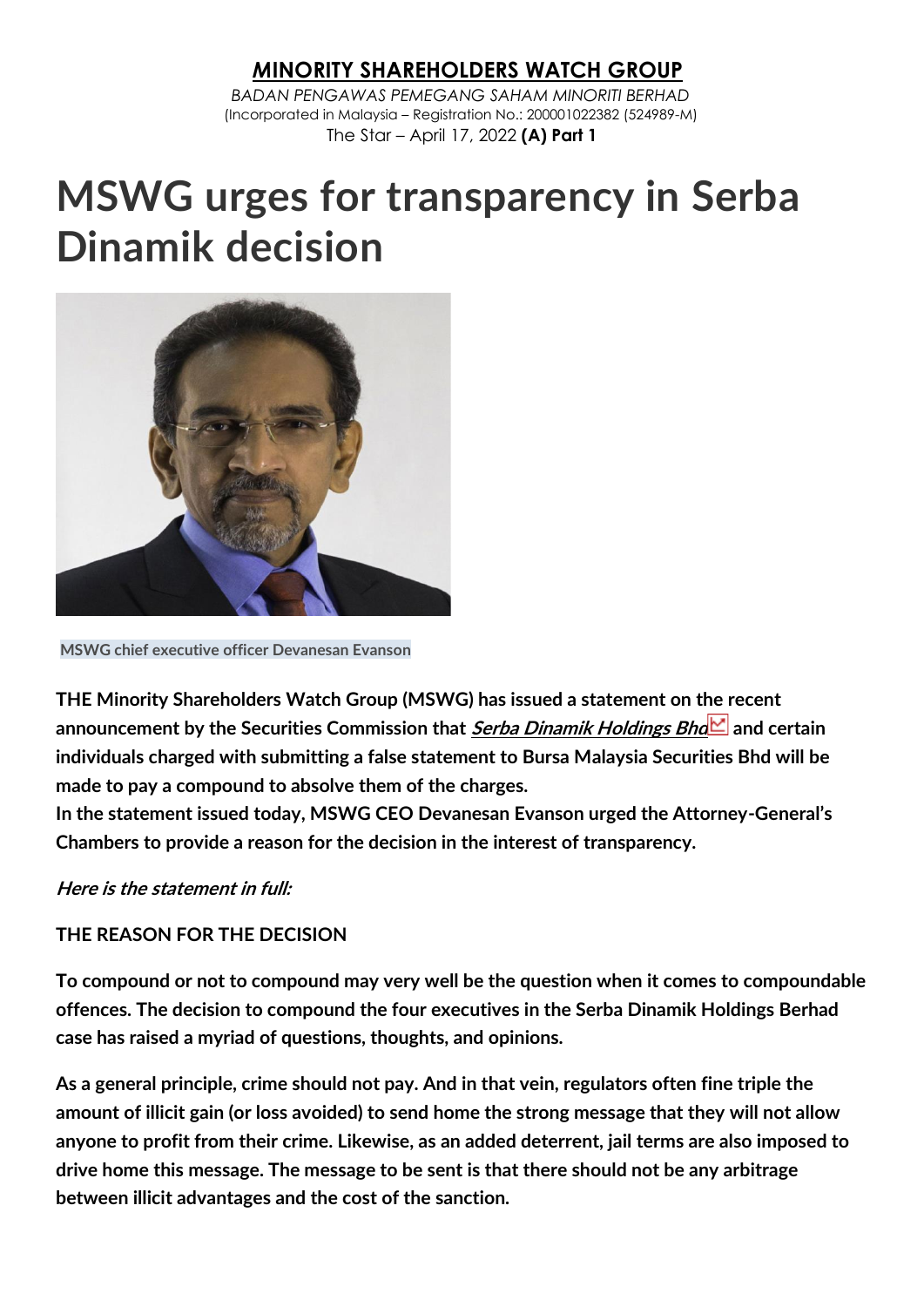## *M***INORITY SHAREHOLDERS WATCH GROUP**

*BADAN PENGAWAS PEMEGANG SAHAM MINORITI BERHAD* (Incorporated in Malaysia – Registration No.: 200001022382 (524989-M) The Star – April 17, 2022 **(A) Part 2**

In the case of Serba Dinamik, the Securities Commission (SC) has stated that the decision to compound was a result of the decision of the Public Prosecutor to accept the representation made to the Attorney-General's Chambers (AGC) by Serba Dinamik and the individuals involved regarding the charges pending in court.

The Federal Constitution (Article 145 (3)) states that the AG shall have the power, exercisable at his discretion, to institute, conduct or discontinue any proceedings for an offence. Thus, the AG has the sole and unfettered discretion to charge or discontinue the charge against the accused person or company. In the interest of transparency, reasons should be given why a decision is made to compound instead of pursuing the charge.

A compound is conclusive in that it absolves those charged of any further action in relation to the charge. The SC takes instruction from the AGC before prosecuting anyone. And to this extent, the SC may be obliged not to continue with a prosecution.

Here, it also needs to be explained why an earlier decision to proceed with the criminal charges was later substituted with a compound. The reason for this should also be made transparent. In the interest of transparency, the AGC could lift the veil of its absolute discretion and explain the reasons.

The criminal charges that the four executives faced were under Section 369(a)(B) of the Capital Market and Services Act (CMSA), read together with Section 368(1)(b)(i) of the same Act. This carries a maximum jail term of 10 years and a maximum fine of RM3 million if one is convicted of the offence.

The SC, the statutory regulator, imposed the maximum compound permitted. The SC has stated that the RM3 million is the maximum amount of compound permissible under Section 369(a)(B) of the CMSA.

In offering a compound, one must be mindful of not creating a dangerous precedent.

It has been observed that some charges of lesser degree in the past were not compounded but went on to trial with resultant jail terms. We must be mindful of the message that we are sending to the capital market and potential wrongdoers. Crime must not pay and must never be seen to be paying. Sanctions must act as a sufficient deterrent to potential wrongdoers. For every wrongdoing, there must be the certainty of the visitation of a sanction.

The AGC will need to sufficiently distinguish the Serba Dinamik case from other cases in future and explains its reasons clearly. And that is why there is a need to know the reason for the decision. The AGC may now be constrained from accepting a representation for a compound in future cases where the charges are of lesser severity due to the precedence set.